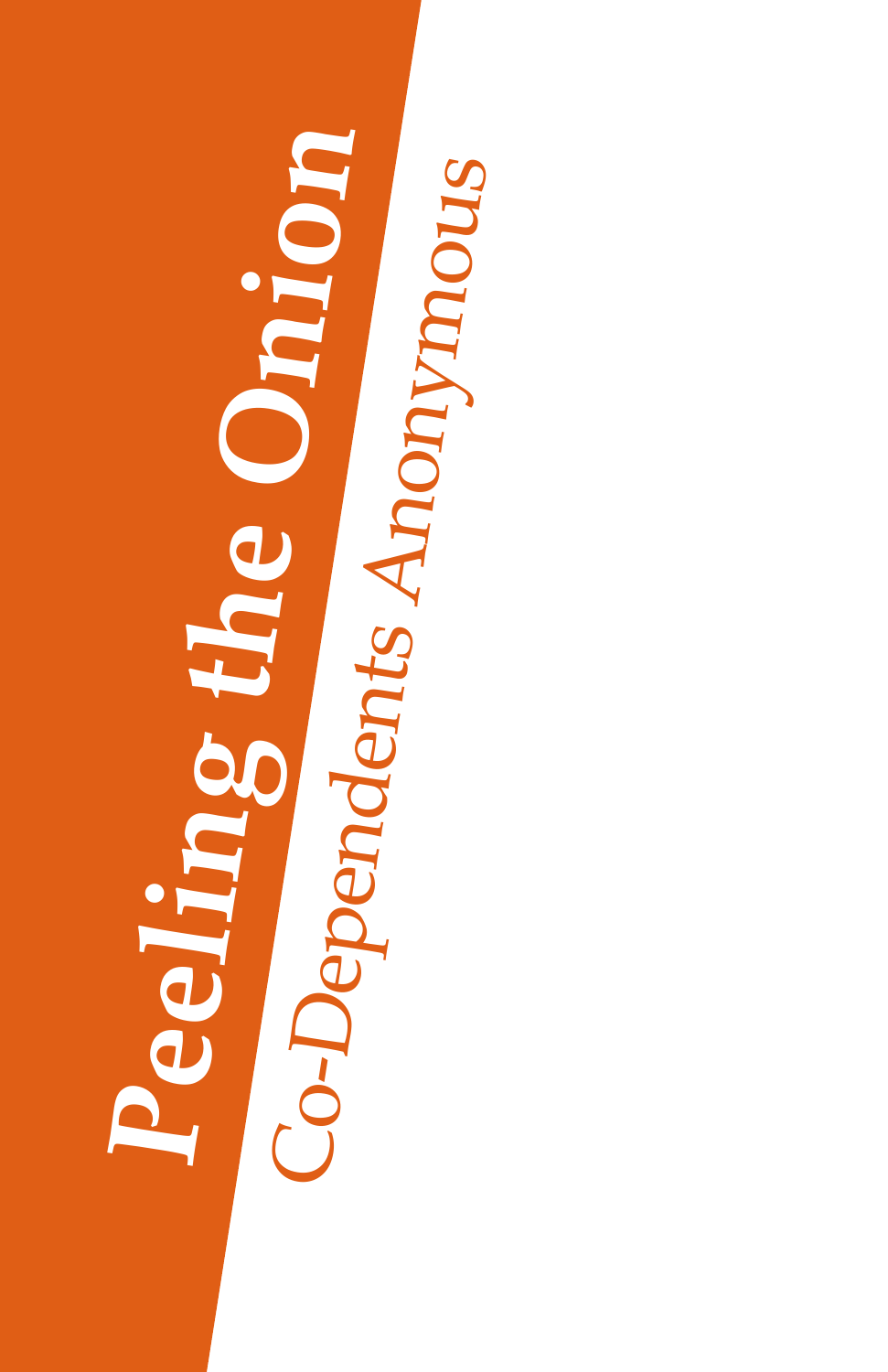# **Peeling the Onion:**

*Characteristics of Codependents Revisited*



**Codependents Look at Love, Sex, and Relationship Addiction and Avoidance**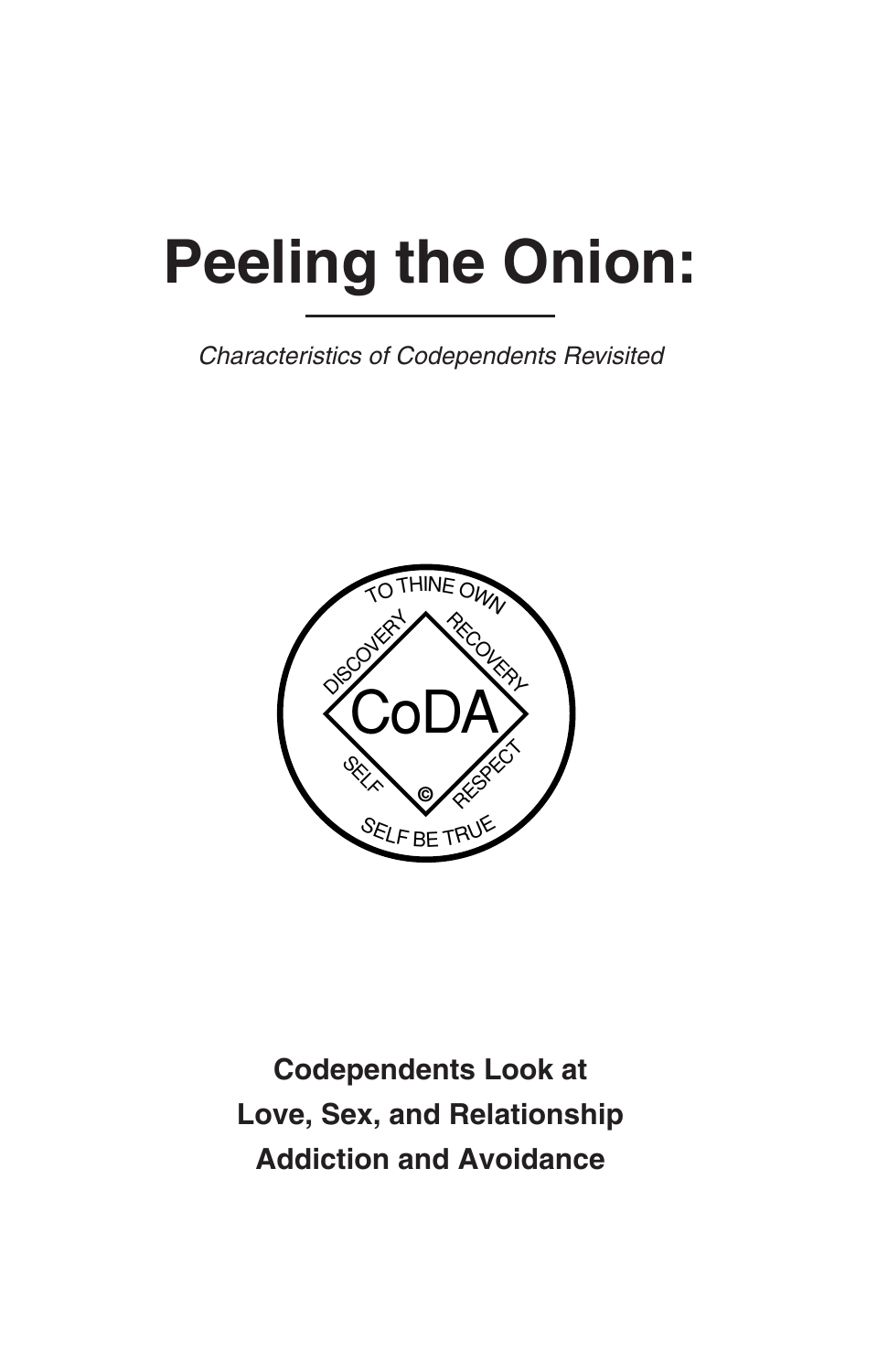

*Peeling The Onion* is CoDA Service Conference endorsed literature Copyright © 2019 All rights reserved This publication may not be reproduced or photocopied without written permission of Co-Dependents Anonymous Inc.

### **For more information about CoDA:**

www.coda.org info@coda.org Co-Dependents Anonymous, Inc., P.O. Box 33577 Phoenix, AZ 85067-3577, USA *Phone:* +1 602 277 7691 *Toll free:* 888-444-2359 *Spanish toll free:* 888-444-2379

### **For additional copies of this booklet and other CoDA literature**

www.corepublications.org info@corepublications.org CoRe Publications Inc., *Phone:* +1 805 297 8114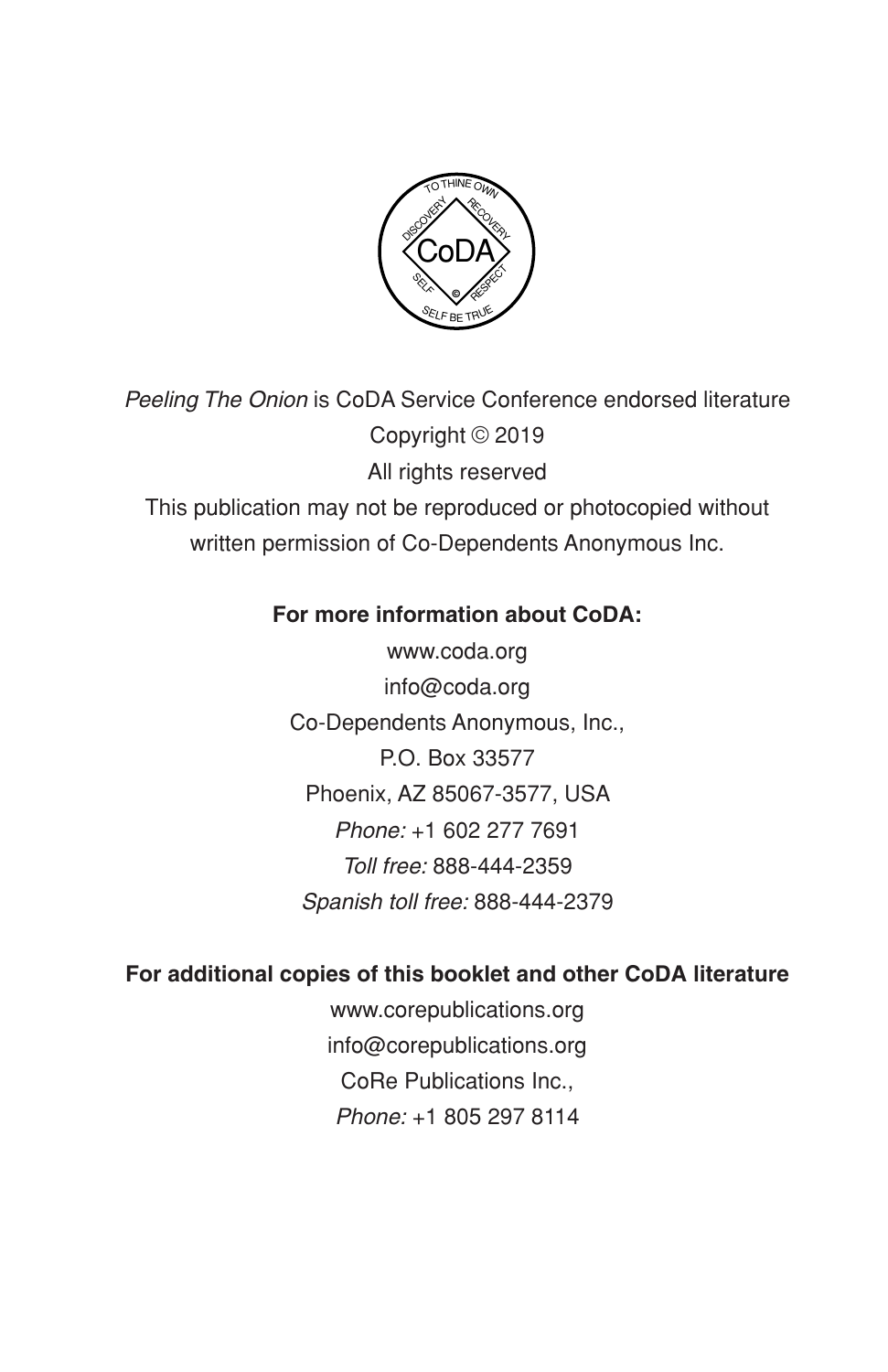# **Contents**

|                                                       | 5              |
|-------------------------------------------------------|----------------|
|                                                       | 6              |
| Fear of not being enough                              | 6              |
|                                                       | $\overline{7}$ |
|                                                       |                |
|                                                       |                |
|                                                       |                |
|                                                       | 10             |
| Relationship Anorexia                                 | 10             |
|                                                       | 11             |
| Patterns and Characteristics of Codependence          | 12             |
|                                                       | 12             |
| Low Self-Esteem Patterns                              | 13             |
|                                                       | 15             |
|                                                       | 17             |
|                                                       |                |
|                                                       |                |
| We reach out for help when we need it 23              |                |
|                                                       |                |
| We see others and ourselves realistically  23         |                |
|                                                       |                |
| We set boundaries that insure our well-being  24      |                |
| We use the tools of recovery  24                      |                |
|                                                       |                |
| We rely on a Higher Power  25                         |                |
| Codependent Relationships vs. Authentic Relationships | 26             |
|                                                       | 28             |
| Boundaries, Boundaries, Boundaries                    | 28             |
| I Keep Coming Back                                    | 29             |
|                                                       | 31             |
| From Fantasy to Reality                               | 32             |
| Relapse and Recovery                                  | 33             |
| Learning To Stay Present                              | 34             |
|                                                       |                |
|                                                       |                |
| The Twelve Steps of Co-Dependents Anonymous. 39       |                |
| The Twelve Traditions of Co-Dependents Anonymous  40  |                |